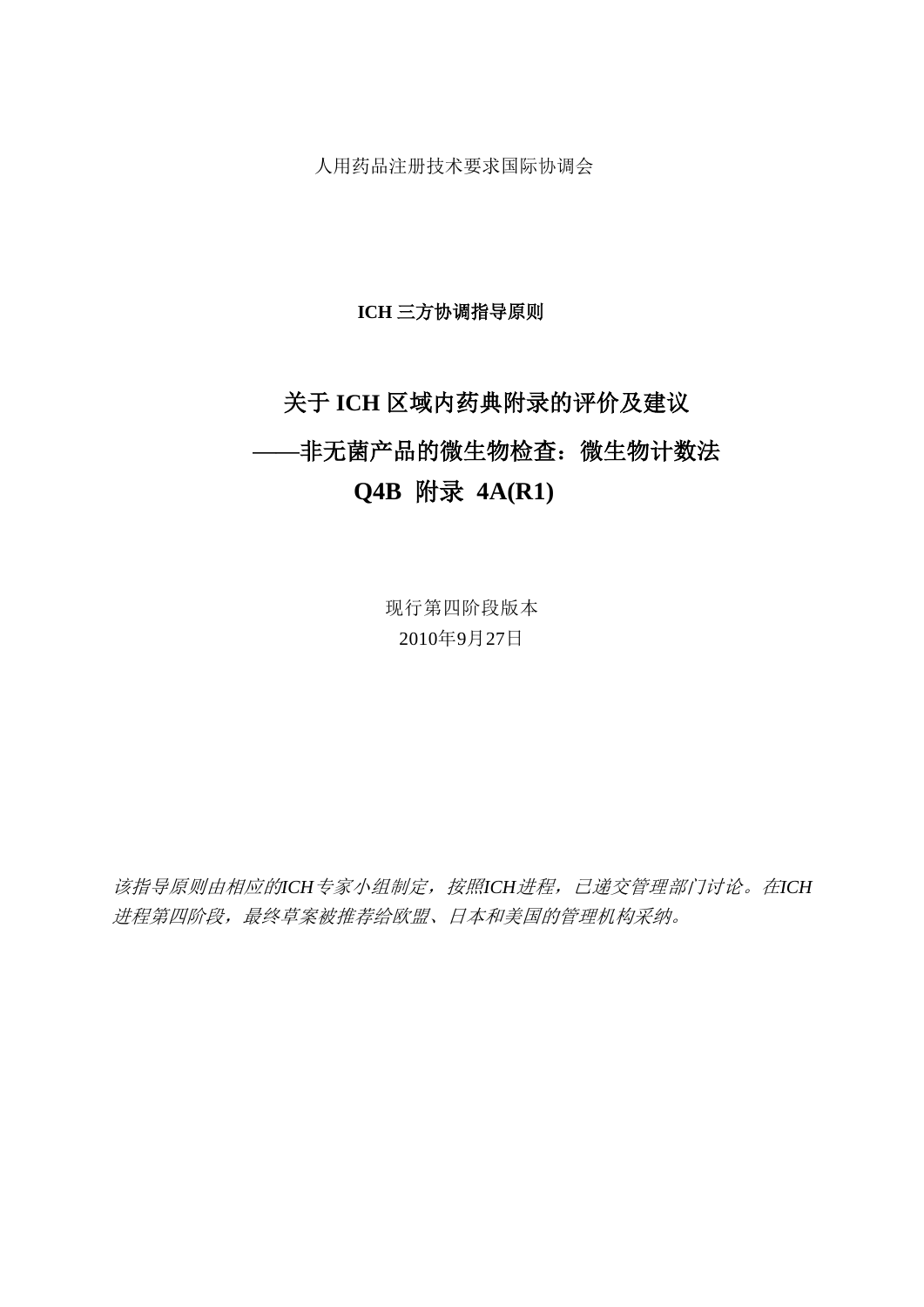# **Q4B** 附录 **4A(R1)** 文件历史

| 编码       | 历史                                 |             |
|----------|------------------------------------|-------------|
| Q4B 附录4A | 第二阶段, 获得指导委员会批准并公开征求意见。            | 2008年6月5日   |
| Q4B 附录4A | 第四阶段, 获得指导委员会批准并推荐ICH三方管<br>理当局采纳。 | 2008年11月12日 |

# 现行第四阶段版本

| Q4B 附录4A (R1) | 经指导委员会批准,在第4.5节中增加了加拿大卫生 | 2010年9月27日 |
|---------------|--------------------------|------------|
|               | 部的可互换性声明。                |            |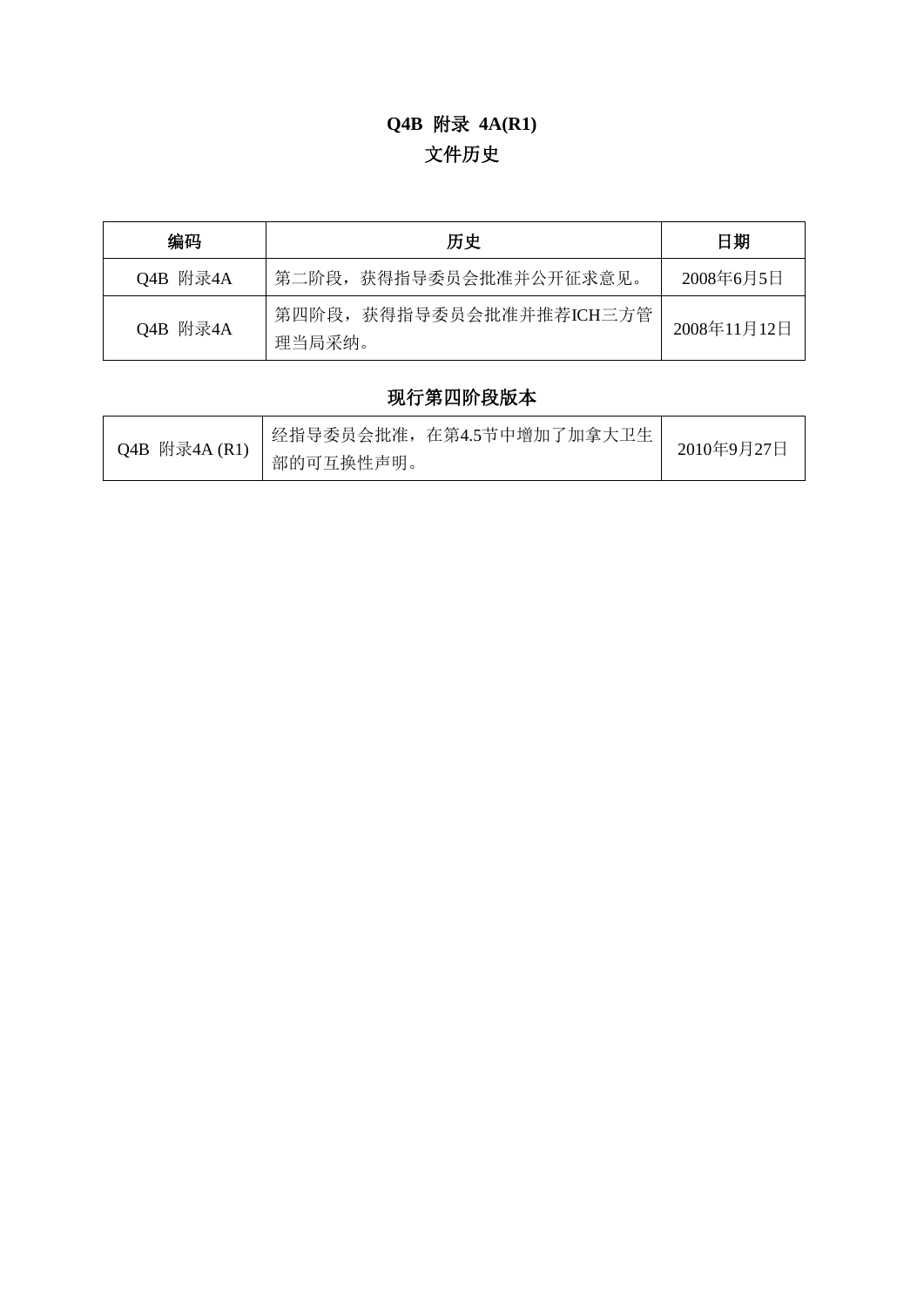# 关于ICH区域内药典附录的评价及建议 一非无菌产品的微生物检查: 微生物计数法

### ICH三方协调指导原则

2008年11月12日进入ICH进程第四阶段,

本指导原则已被推荐给ICH三方的管理当局采纳。 (2010年9月27日, 对该附录进行修订-R1-增加了加拿大卫生部的可互换性声明)

### 目录

| 2. |     |  |  |
|----|-----|--|--|
|    |     |  |  |
|    |     |  |  |
|    |     |  |  |
|    |     |  |  |
|    |     |  |  |
|    |     |  |  |
|    |     |  |  |
|    | 4.5 |  |  |
|    |     |  |  |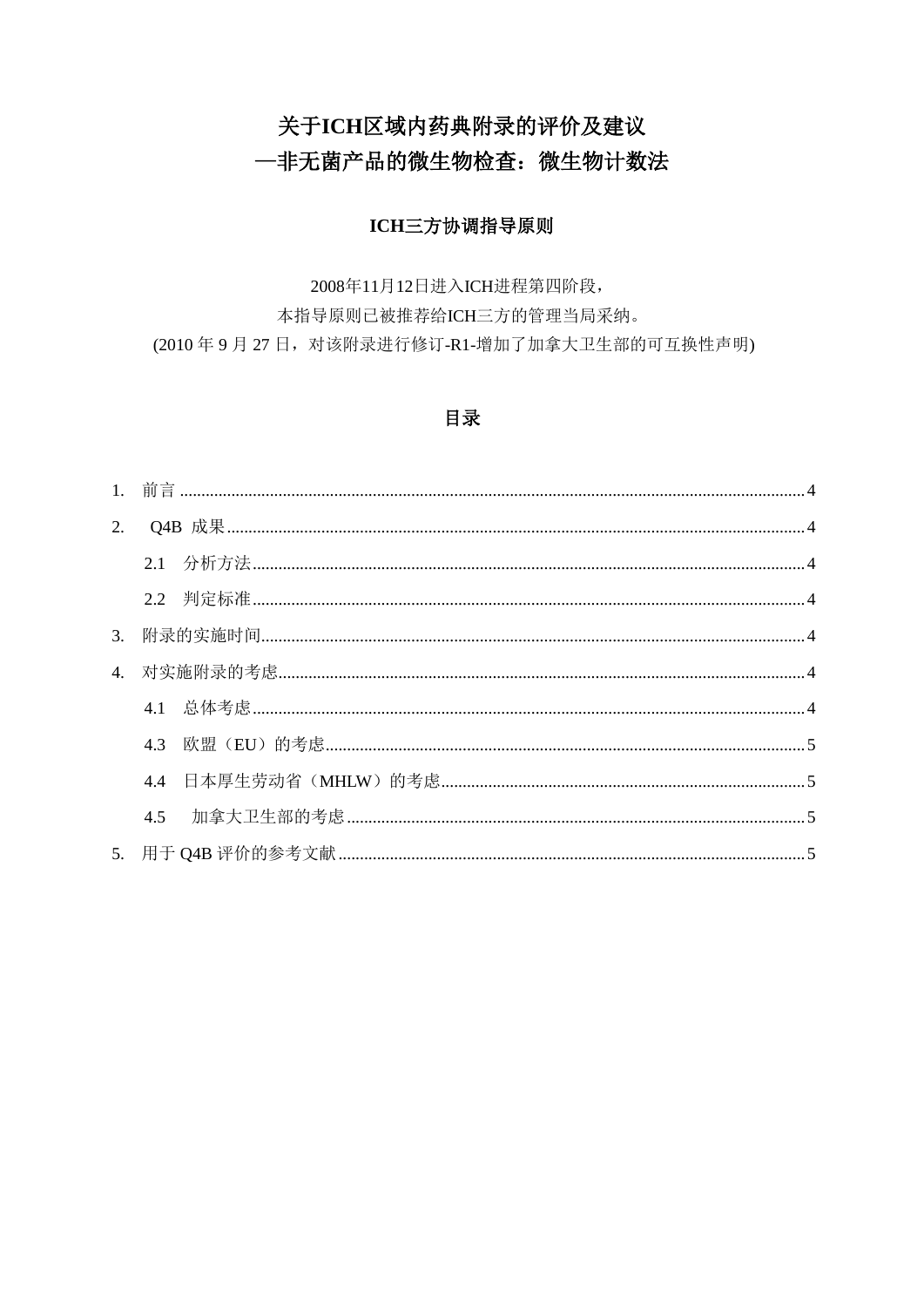## 关于 **ICH** 区域内药典附录的评价及建议

## ——非无菌产品的微生物检查:微生物计数法

#### <span id="page-3-0"></span>**1.** 前言

本附录是Q4B对药典附录非无菌产品的微生物检查:微生物计数法协调后的成果。 本文件由药典协调组(PDG)提出。

#### <span id="page-3-1"></span>**2. Q4B** 成果

#### <span id="page-3-2"></span>**2.1** 分析方法

经 Q4B 专家工作组(EWG)审核,ICH 指导委员会建议,欧州药典附录 2.6.12(非无菌 产品的微生物检查:微生物计数法)、日本药典附录 4.05(非无菌产品的微生物检查:Ⅰ.非 无菌产品的微生物检查:微生物计数法)以及美国药典附录〈61〉(非无菌产品的微生物检查: 微生物计数法)中各自规定的分析方法,在 ICH 区域中具有同等效力。

#### <span id="page-3-3"></span>**2.2** 判定标准

审核后的文本中未包括判定标准。

#### <span id="page-3-4"></span>**3.** 附录的实施时间

当本附录在某地区实施时(进行 ICH 第五阶段的管理进程),即可在该地区使用,各地 区的实施时间可以不同。

#### <span id="page-3-5"></span>**4.** 对实施附录的考虑

#### <span id="page-3-6"></span>**4.1** 总体考虑

当申请者或生产企业将其现有方法变更为经Q4B审核并已实施的药典方法时(参见本附录第 2.1节),应按照当地有关备案型变更的有关规定,处理相关的变更说明、变更和/或事先的审 批程序。

#### **4.2** 美国食品药品监督管理局(**FDA**)的考虑

基于上述建议,并结合本附录的相关规定,可认为本附录第 2.1 节中相关药典文本具有 同等效力。但是,不论该方法源自何处,FDA 都可能会要求企业证明其所选方法的合理性并 适用于某一特定的物料或产品的质量控制。